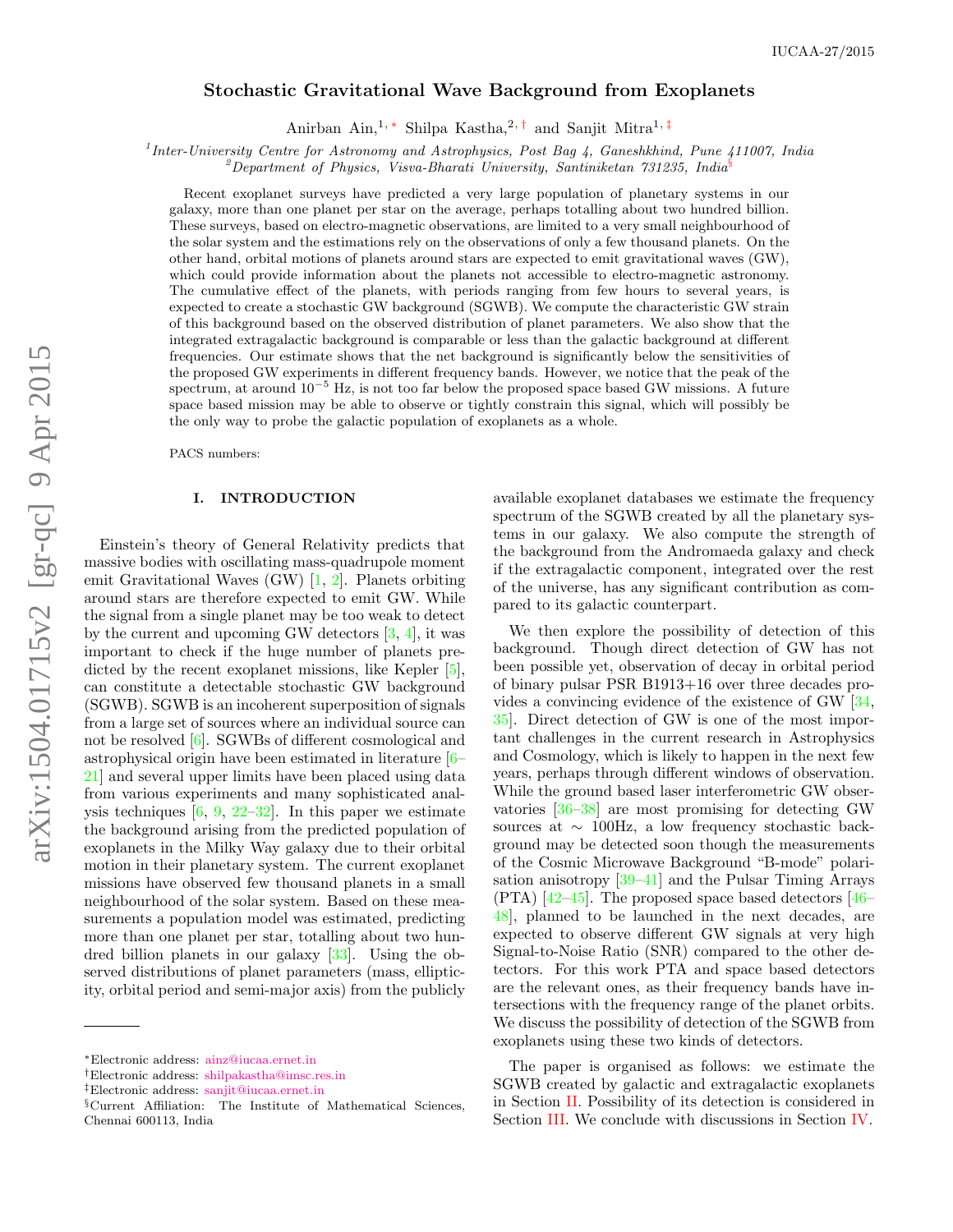### <span id="page-1-0"></span>II. ESTIMATION OF SGWB

### <span id="page-1-5"></span>A. Formalism

The waveform and flux of GW from two point masses in a Keplerian orbit has been calculated very precisely  $[49]$ . If a two-body system of masses M and m are moving in Keplerian orbits around the centre of mass with effective semi-major axis a, the total GW power radiated by the system (a.k.a. GW Luminosity), averaged over one period of the elliptic motion, is

$$
L_0 = \frac{32}{5} \frac{G^4}{c^5} \frac{M^2 m^2 (M+m)}{a^5} \,. \tag{1}
$$

The average frequency of this wave is  $f_0 = \omega_0/\pi$ , where

<span id="page-1-1"></span>
$$
\omega_0 = \sqrt{G(M+m)/a^3} \,. \tag{2}
$$

If the system has an eccentricity e then the total power emitted increases and becomes

$$
L_0 = \frac{32}{5} \frac{G^4}{c^5} \frac{M^2 m^2 (M+m)}{a^5 (1-e^2)^{\frac{7}{2}}} \left(1 + \frac{73}{24} e^2 + \frac{37}{96} e^4\right) . (3)
$$

In the eccentric case the radiation is no longer monochromatic. The total power radiated in the  $n<sup>th</sup>$  harmonic, at a frequency  $f = n\omega_0/\pi$ , is given by

<span id="page-1-2"></span>
$$
L_n = \frac{32}{5} \frac{G^4}{c^5} \frac{M^2 m^2 (M+m)}{a^5} g(n, e), \tag{4}
$$

where,

$$
g(n,e) := \frac{n^4}{32} \bigg( \left[ J_{n-2}(ne) - 2eJ_{n-1}(ne) + \frac{2}{n} J_n(ne) + 2eJ_{n+1}(ne) - J_{n+2}(ne) \right]^2 + (1 - e^2) \times
$$
  

$$
\left[ J_{n-2}(ne) - 2J_n(ne) + J_{n+2}(ne) \right]^2 + \frac{4}{3n^2} \left[ J_n(ne) \right]^2 \bigg).
$$
  
(5)

The energy density received on earth from a source of luminosity L is  $\rho = L/4\pi d^2c$ . We express the energy spectrum in terms of the usual dimensionless quantity  $\Omega_{\rm GW}(f)$  defined as the energy density per unit logarithmic frequency interval in the units of the average critical density required for a spatially flat universe,  $\rho_c = 3H_0^2c^2/8\pi G$ , where  $H_0 := 100 h_{100}$  km/s/Mpc is the Hubble constant at the current epoch,

<span id="page-1-4"></span>
$$
\Omega_{\text{GW}}(f) := \frac{1}{\rho_{\text{c}}} \frac{d\rho_{\text{GW}}}{d\ln f} \,. \tag{6}
$$

The above quantity can be converted to characteristic GW strain [\[6,](#page-5-5) [29\]](#page-5-18) through the equation

<span id="page-1-3"></span>
$$
h_{\rm c}(f) = 1.5 \times 10^{-18} \sqrt{h_{100}^2 \Omega_{\rm GW}(f)} f^{-1}, \qquad (7)
$$

which is easier to compare with experimental sensitivity.

### B. Back of the Envelope Calculation

Before indulging into the detailed numerical computation of the background, we first obtain a back of the envelope estimate for a simple system with parameters reasonably close to the actual observed values presented in the next section. Consider a uniformly dense spherical galaxy of radius  $R \sim 17$ kpc with  $N \sim 2 \times 10^{11}$  stars all of the same mass  $M = 1 M_{\odot}$  and each one with a planet of Jupiter mass  $m = 10^{-3} M_{\odot}$  in circular orbit with a period of  $10^7 - 10^8$  sec. If the planets are distributed uniformly in logarithmic frequency interval, the average number density of the planets per unit frequency is given by  $N/f \ln 10$ . Since the GW frequency is twice the orbital frequency, the total GW energy density per unit logarithmic frequency interval received at the centre of this galaxy is given by

$$
\frac{d\rho_{\rm GW}}{d\ln f} = \frac{f}{c} \int_0^R \frac{L(f)}{4\pi r^2} \frac{N}{\frac{4}{3}\pi R^3 f \ln 10} 4\pi r^2 dr = \frac{3NL(f)}{4\pi R^2 c \ln 10},
$$

where  $L(f)$  is the average GW luminosity of one planet with wave frequency f (i.e., orbital frequency  $f/2$ ). For extreme mass ratio binaries such as these, where  $M \gg$  $m, L(f) \approx (32G^{7/3}/5c^5)M^{4/3}m^2(\pi f)^{10/3}$  [see Eq. [\(2\)](#page-1-1)]. Putting all together one gets

$$
\Omega_{\rm GW}(f) = \frac{24 G^{7/3} N M^{4/3} m^2}{(5\pi \ln 10) c^6 \rho_c R^2} (\pi f)^{10/3}
$$
(8)

$$
\approx 1.4 \times 10^{-26} h_{100}^{-2} \left( \frac{f}{10^{-8} \text{Hz}} \right)^{10/3},
$$
 (9)

and in terms of characteristic GW strain

$$
h_c(f) = 1 \times 10^{-23} \left(\frac{f}{10^{-8} \text{Hz}}\right)^{2/3} . \tag{10}
$$

If instead of a spherical galaxy, we take a disk of the same radius and of thickness 600 pc, the estimate doubles

$$
h_c(f) = 2 \times 10^{-23} \left(\frac{f}{10^{-8} \text{Hz}}\right)^{2/3} . \tag{11}
$$

This  $h_c(f)$  is overlaid on Fig [2](#page-3-0) with a dashed line along with more detailed numerical estimation presented in the next section. Though simplistic, this calculation, matches the numerical estimate, including the power law index, reasonably well.

Few more comments are in order here. The numbers used in the back of the envelope calculation are motivated from the distributions obtained from real data and the spectrum shifts by orders of magnitude if the numbers are not reasonably precise. So, strictly speaking, this is not a back the envelope calculation. The reason for choosing this frequency range of  $10^{-8} - 10^{-7}$  Hz for this calculation was that the histogram of the orbital periods (not shown in the paper) peaks in this range, so the estimation error will be minimal. Although the background seems low in this range, it has a rising spectrum and only full numerical evaluation could give a full spectrum and hence analyse the detectability of the background.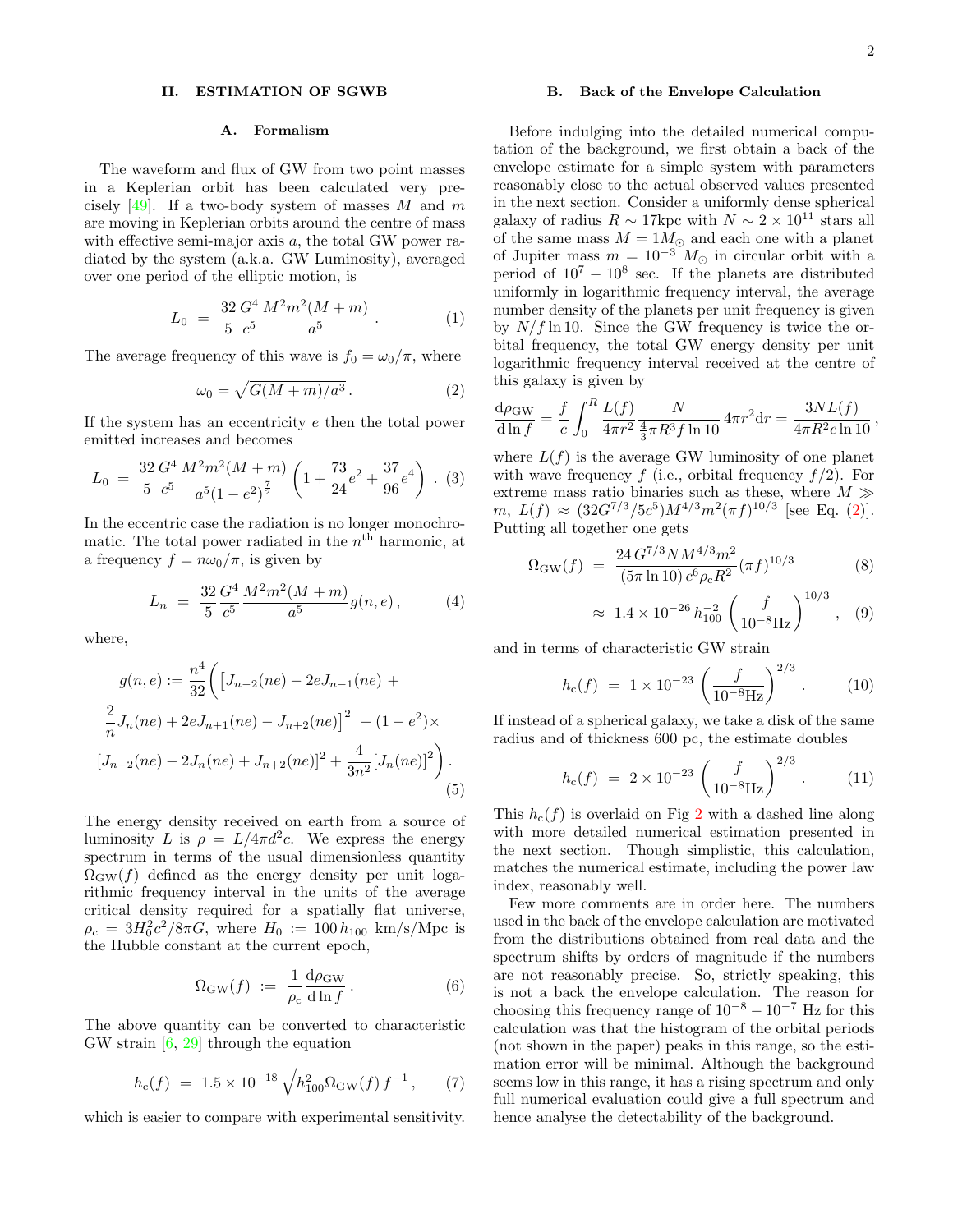# <span id="page-2-2"></span>C. Radiation from confirmed exoplanets

In the last few decades an extraordinary number of exoplanets has been discovered. The number of known exoplanets is growing rapidly. We collected the orbital data of known exoplanets from the Exoplanet Orbit Database [\[50\]](#page-6-4). Among the 1499 confirmed planets in the database, the parameters required to calculate GW emissions are available for 596 planets. Most of these planets are within 100 parsecs from earth. We assume the parameters semi-major axis and eccentricity do not change significantly over the observing period.

We then calculate the power radiated by each planetary system and the frequencies in which the power is radiated using Eq. [\(2-](#page-1-1)[4\)](#page-1-2). The total spectrum is calculated by adding the average flux received from all the planets. Though GW radiation is not isotropic from a single source, while averaging over a large number of sources with no preferred orientation, it is reasonable to assume isotropic emission. The characteristic strain spectrum, obtained from eqn. [\(7\)](#page-1-3) is shown in Fig. [2](#page-3-0) by black circular dots with errorbars.

### <span id="page-2-1"></span>D. SGWB from galactic exoplanets

The main aim of this paper is to estimate the background from all the planets of the Milky Way galaxy, which we do via simulations. Studies of exoplanets suggest that there might be one or more planets per star in our galaxy  $[33]$ . We first compute the distributions of parameters of the detected exoplanets, taking into account the errorbars, as shown in Fig. [1.](#page-2-0) We do not observe any noticeable correlation between the parameters. We estimate the background by adding flux from sample star-planet systems with parameters randomly drawn from the neighbourhood of their observed values and randomly placed with uniform distribution at different parts of the galaxy. We assume that there are  $2 \times 10^{11}$  stars each with only 1 planet, though the actual number can be more. In reality, some stars have many planets and some have none, but since in general each planet emits at a distinct frequency, it is statistically equivalent to distribute the planets uniformly among all the stars. Here we have taken the shape of the galaxy to be a circular disk of radius 17 kpc and of thickness 0.6 kpc and placed the solar system 8.34 kpc away from the centre of the disk, where we estimate the background. Since the "quadrupole formula" used for calculating the Luminosity breaks down and flux appears to diverge if the distance is zero, in order to avoid random samples to appear too close to the solar system, we exclude the samples closer than 1000pc from the solar system. We fill this "hole" with samples from actual observations, which lie mostly within 1000pc, as seen in Fig. [1.](#page-2-0) The backgrounds estimated from this simulations are shown in Fig. [2](#page-3-0) by red circular points. We discuss the detectability of this background in the next section.



<span id="page-2-0"></span>FIG. 1: We make histograms of measured planet parameters obtained from the exoplanet databases. The bottom histogram has been created from 596 observed for which the distances were known, out of the total 3988 planets, which were used for the top four histograms. Wherever eccentricity was not measured, it was set to zero to get a more conservative estimate. The simulations are done by drawing samples from the distributions of masses, semi-major axis and eccentricity.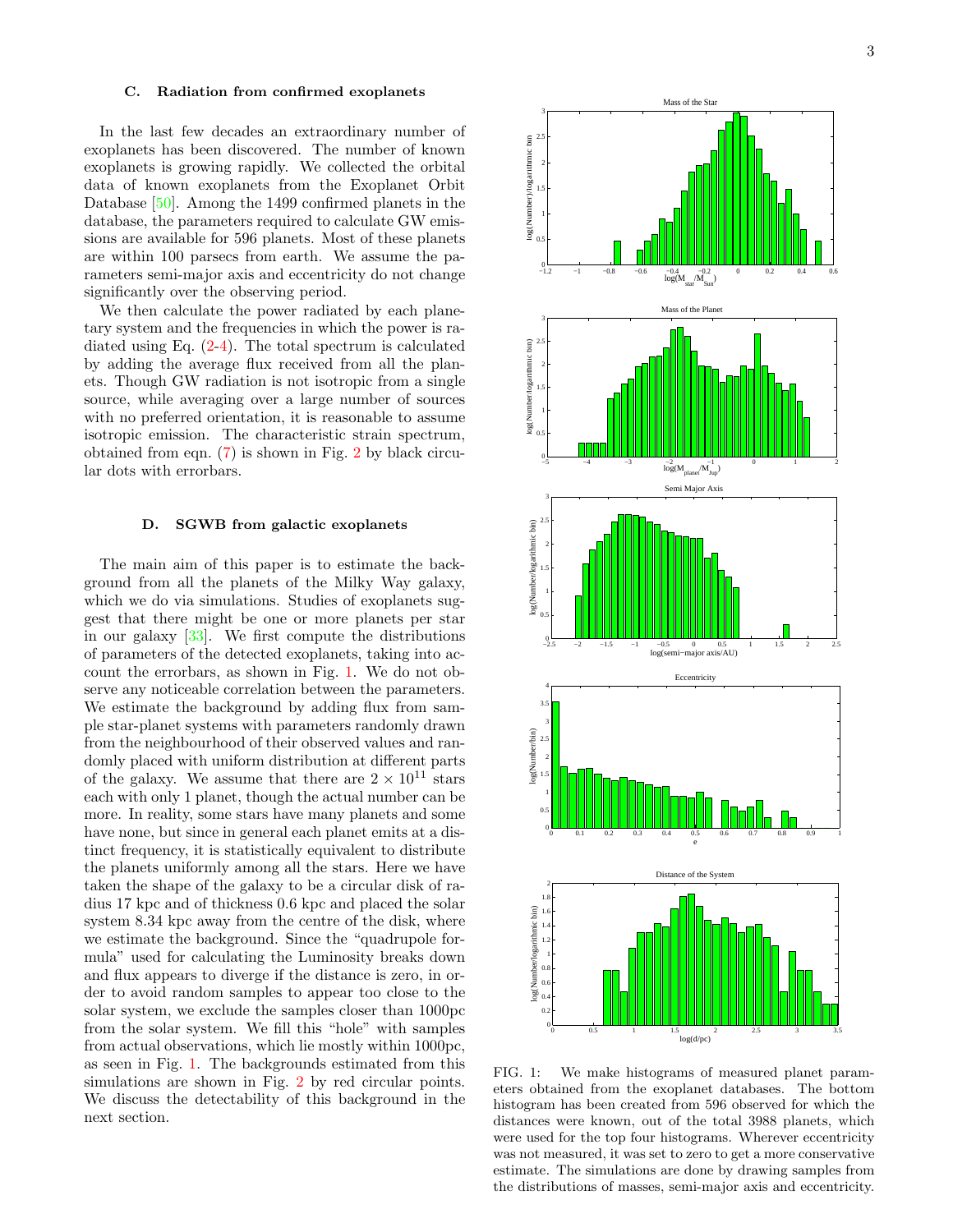

<span id="page-3-0"></span>FIG. 2: Our estimated characteristic strains and sensitivities and upper limits of LISA and different PTAs are shown here. The black circles with error bars provide the background from the observed planets. When the observed distribution of parameters is used for simulating all the planets in the galaxy, we get the background from the whole galaxy denoted by solid red dots, which is the main result of this paper. In frequencies higher than  $10^{-5}$  the background is almost equal to the Inflationary Background  $[51]$  for a tensor-to-scalar ratio of  $r = 0.05$  (overlaid in solid black line). In that frequency range the signal is higher than that of compact binaries in our galaxy [\[52\]](#page-6-6) plotted in solid green line). The sensitivities of different PTAs [\[53,](#page-6-7) [54\]](#page-6-8) (plotted in bluish dot-dashed curves) are way above the strength of planetary GW. The 95% upper-limit line from EPTA data [\[30\]](#page-5-19), corresponding to a spectral index of  $\alpha = +2/3$ , is plotted with a purple solid curve. The LISA sensitivity is in black dot-dashed curve. The total characteristic strain for all the planets in the Andromeda galaxy is also overlaid in cyan squares. The total background created by all other galaxies in the universe up to  $z = 6$  in LCDM cosmology and uniform comoving galaxy density is shown with yellow diamonds.

Exoplanet detection methods have different selection biases, which are in turn sensitive to different combinations of masses and orbit size. The confirmed exoplanets are more likely to have low orbit size and high masses and this region of the parameter space is also more significant for gravitational wave emission. Thus the estimate provided above should be close to reality. Also the distribution of mass of stars should be described by an Initial Mass Function (IMF). So we redid the simulation with the star mass distributed as an IMF [\[55\]](#page-6-9) and the results are almost identical to the previous case.

#### <span id="page-3-1"></span>E. SGWB from extragalactic exoplanets

We also estimate the background created by the An-dromaeda galaxy (cyan squares in Fig. [2\)](#page-3-0)  $r_A \sim 800 \text{kpc}$ away from us, assuming the same parameter distributions as the Milky Way, except for distance from the earth, which is practically the same for all the planets in Andromaeda, and its mass, which is ∼ 2 times that of the Milky Way galaxy. The background is  $\sim 1\%$  of the Milky Way background strain. If one substitutes a constant distance  $r = r_A$  in our back of the envelope calculation, one can show that the background characteristic strain is  $\sim \sqrt{2/6} R/r_A \sim 1\%$  times that from the Milky Way, consistent with the numerical result. Similarly, since the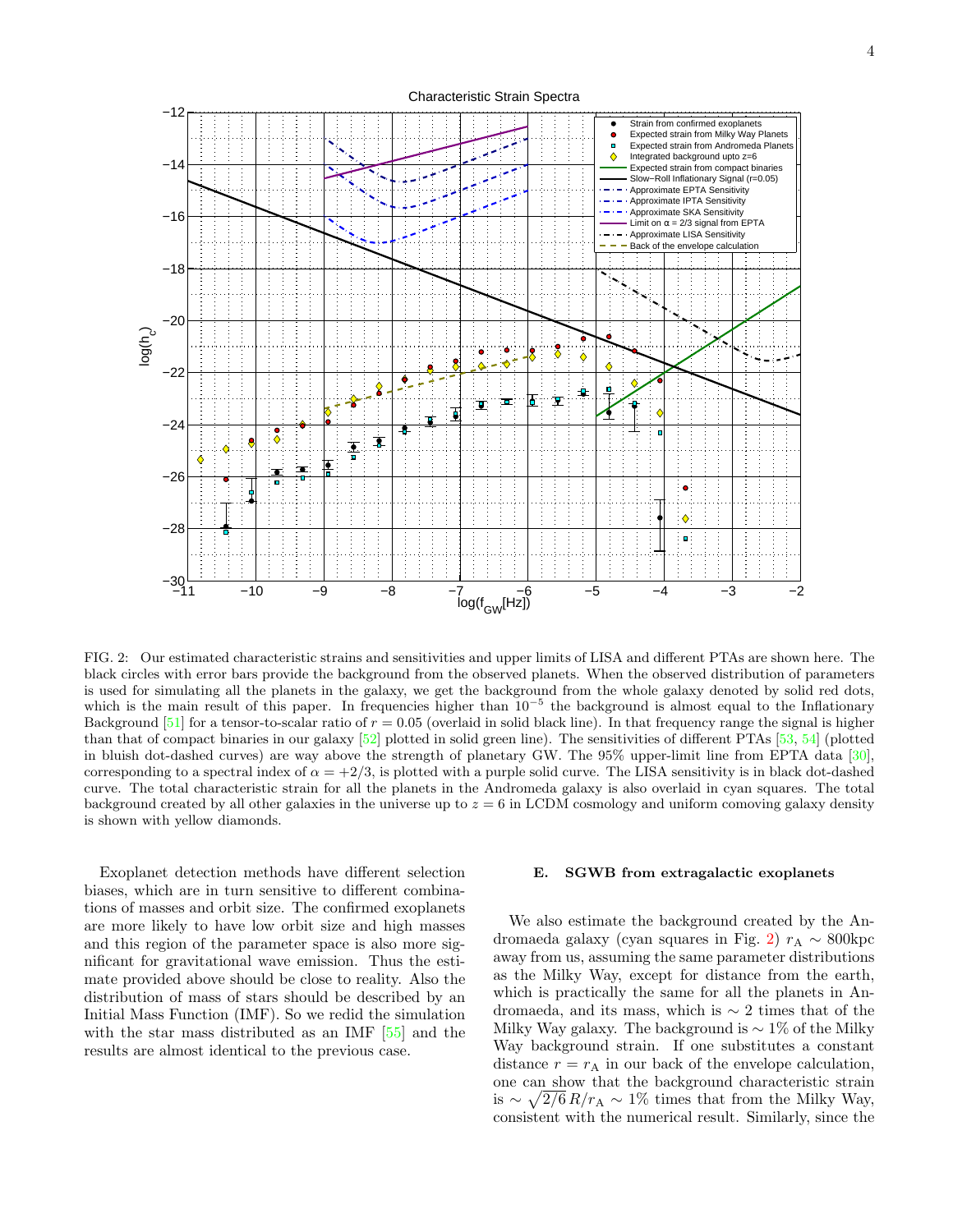Virgo cluster is  $\sim 1500$  times more massive than the Milky Way and about  $r_V = 16.5$  Mpc away, the characteristic strain from Virgo is  $\sim \sqrt{1500/6} R/r_v = 1.6\%$ of the Milky Way, slightly greater than that from the Andromaeda galaxy.

Finally we estimate the background for all the planets in the universe by integrating over different redshifts. The spectrum of background from different galaxies falls off with distance and gets redshifted, but the number of galaxies increase with distance. The combined effect requires numerical evaluation for different cosmological models. We apply a procedure similar to that of Mazumder et al. [\[18\]](#page-5-20) for the similar case of exoplanets. If each galaxy emitted  $J(f)df$  amount of energy in the frequency range f to  $f + df$  per unit time, per unit Milky Way Equivalent Galaxy (MWEG) mass, the integrated background spectra is given by

<span id="page-4-3"></span>
$$
\Omega_{\rm GW}(f) = \frac{\pi}{3c^2H_0^3} f \int_0^\infty dz \frac{8G J(f(1+z)) n(z)}{a^2(t_0)(1+z) E(z)}, \tag{12}
$$

where,  $n(z)$  is the comoving number density of MWEGs at a given redshift z,  $a(t_0)$  is the cosmological scale factor at the present epoch  $t_0$  (generally scaled to 1) and  $E(z)$  is the Hubble parameter, which can be expressed, in terms of fractional matter and dark energy densities  $\Omega_{\Lambda}$  and  $\Omega_M$ , as  $E(z) = \sqrt{\Omega_{\Lambda} + (1+z)^3 \Omega_M}$  for a spatially flat universe. Assuming that the comoving Milky Way equivalent galaxy density of the universe is  $n(z) \sim 0.01 h_{100}^2 \text{Mpc}^{-3}$  [\[56\]](#page-6-10), a constant, and integrating up to a cosmological redshift of  $z \sim 6$  with a statistically isotropic ΛCDM model, we find that in this particular case the integrated extragalactic background characteristic strain [shown in Figure [2](#page-3-0) by yellow diamonds] is lower than the Milky Way background at the higher frequencies and comparable or little higher at the lower frequencies. It is worth noting that the extragalactic background is expected to be isotropic, while the galactic background is expected to be mostly limited in the galactic plane, hence the latter should stand out in the extragalactic background.

### <span id="page-4-0"></span>III. POSSIBILITIES FOR DETECTION

#### <span id="page-4-2"></span>A. Pulsar Timing Array

Pulsar are very precise clocks. However the presence of a stochastic background can add "jitter" to the pulse timing. Studying the variance of this jitter for a set of wellstudied pulsars, a "Pulsar Timing Array" (PTA) [\[57\]](#page-6-11), can provide an upper limit to the stochastic background. The correlations between these jitters from different pulsars not only improve the upper limit, but can also provide directional information for localised sources on the sky. PTA is particularly sensitive in the frequency range of 10<sup>−</sup><sup>9</sup> to 10<sup>−</sup><sup>7</sup> Hz. The expected sensitivities of different PTAs, in terms of characteristic strain, are overlaid in Figure [2](#page-3-0) with dot-dashed curves of different shades of blue [\[53,](#page-6-7) [54\]](#page-6-8).

Our predicted background is clearly not detectable with current International PTA (IPTA)  $[42]$  and does not seem plausible even with SKA-PTA. We overlay the EPTA limit on SGWB from van Haasteren et al. [\[30\]](#page-5-19), which provided upper-limits for different values of the spectral index  $\alpha$ . Since a power law of the form  $f^{2/3}$  fits the planetary background reasonable well, we read off the 95% upper limit on characteristic strain corresponding to  $\alpha = 2/3$  and overlay with a solid purple line.

# <span id="page-4-4"></span>B. LISA and eLISA

The Laser Interferometer Space Antenna(LISA) and its incarnation Evolved Laser Interferometer Space Antenna (eLISA) are triplets of satellites arranged in an equilateral triangle with million kilometre arms using laser interferometry to measure GW. The sensitivity of these systems go as low as  $10^{-5}$  Hz [\[58\]](#page-6-12) The expected sensitivity LISA mission is overlaid in Fig [2](#page-3-0) with black dash-dot curve [\[58\]](#page-6-12).

The predicted background is closer to the LISA sensitivity than any other detection method. Though the background peaks at this frequency range, it also drops drastically in this band. It could be due to some selection bias in planet detection. Nevertheless, the number of planets among the Kepler Candidates with orbital frequency above  $10^{-5}$  Hz is not small, so the statistical error in that frequency band is not very large and the estimate is conservative.

# <span id="page-4-1"></span>IV. DISCUSSIONS

In this paper we estimate the Stochastic Gravitational Wave Background (SGWB) spectrum produced by all the planetary systems in our galaxy. Even when there are nearly two billion such planetary systems in our galaxy the total background is still small. We however see a significant amount of background in the band of the proposed space based detector LISA ( $\sim 10^{-5}$  Hz). Though the total strain is still couple of orders of magnitude below LISA sensitivity, one can hope that a future space based detector will achieve such a sensitivity.

There are planets detected which have orbital period of few days and also there are lower frequency planets with higher eccentricity which could have harmonics in this band. It is intriguing to note that the planetary background almost smoothly merges with the galactic compact binary background, the later is far more dominant at  $\geq 10^{-4}$  Hz [\[52\]](#page-6-6).

Generally the SGWB considered in literature are due to extra-galactic sources and the analysis is done assuming plane waveform. In case of galactic sources, however, one may need special care to account for spherical wavefronts. The exoplanets of Milky Way lie in the galactic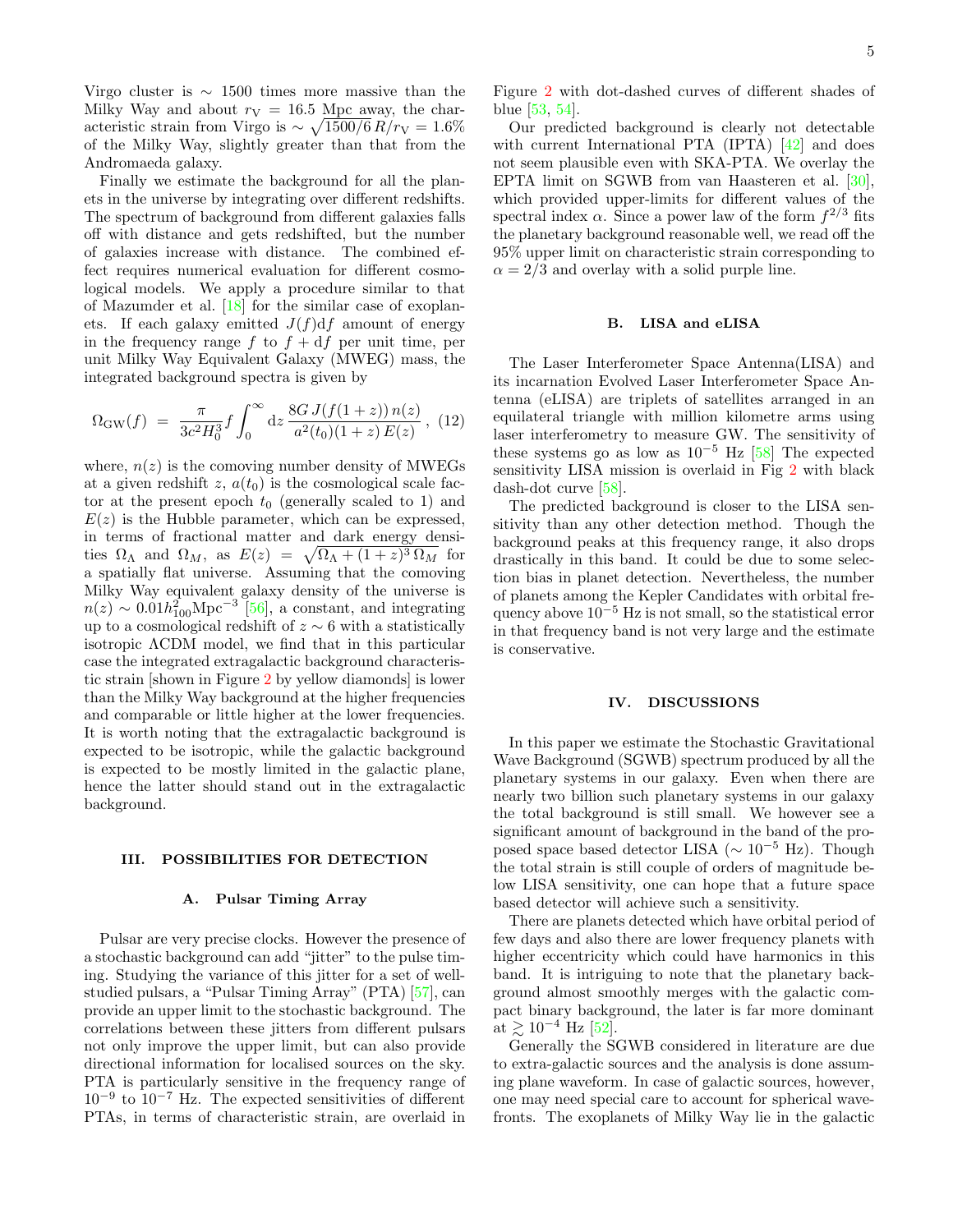plane, hence one may also have to account for the shape of the galaxy to improve detection SNR by performing a search for an anisotropic background [\[59\]](#page-6-13).

Electro-magnetic astronomy has allowed observations of only a very small fraction of galactic exoplanets, much less than a millionth! Which certainly limits the average statistical information on planets obtained form those observations. Accounting for the selection bias in detection, for instance, would require an independent handle for better understanding of the population distribution of the planets. In summary, if the SGWB from the planets is detected, we believe it will shine new light on our understanding of average statistical properties of galactic planet population.

- <span id="page-5-0"></span>[1] A. Einstein, Sitzungsberichte der Königlich Preussischen Akademie der Wissenschaften p. 154 (1918). [I](#page-0-4)
- <span id="page-5-1"></span>[2] C. W. Misner, K. S. Thorne, and J. A. Wheeler, *Gravi*tation (Freeman, New York, USA, 1973). [I](#page-0-4)
- <span id="page-5-2"></span>[3] V. Ferrari, E. Berti, M. D'Andrea, and A. Ashtekar, International Journal of Modern Physics D 9, 495 (2000), astro-ph/0001463.  $I$
- <span id="page-5-3"></span>[4] E. Berti and V. Ferrari, Phys. Rev. D 63, 064031 (2001), astro-ph/0011364. [I](#page-0-4)
- <span id="page-5-4"></span>[5] W. J. Borucki et al. (Kepler Collaboration), Science 327, 977 (2010). [I](#page-0-4)
- <span id="page-5-5"></span>[6] B. Allen (1996), gr-qc/9604033. [I,](#page-0-4) [II A](#page-1-4)
- [7] L. P. Grishchuk, in Gyros, Clocks, Interferometers: Testing Relativistic Gravity in Space, edited by C. Lämmerzahl, C. W. F. Everitt, and F. W. Hehl (2001), vol. 562 of Lecture Notes in Physics, Berlin Springer Verlag, p. 167, gr-qc/0002035.
- [8] M. S. Turner, Phys. Rev. D 55, 435 (1997), astroph/9607066.
- <span id="page-5-7"></span>[9] J. Aasi et al., Physical Review Letters 113, 231101 (2014), 1406.4556. [I](#page-0-4)
- [10] P. Binétruy, A. Bohé, C. Caprini, and J.-F. Dufaux, JCAP 6, 27 (2012), 1201.0983.
- [11] S. Marassi, R. Ciolfi, R. Schneider, L. Stella, and V. Ferrari, Mon. Not. Roy. Astron. Soc. 411, 2549 (2011), 1009.1240.
- [12] D. Coward and T. Regimbau, New Astron. Rev. 50, 461  $(2006)$ , astro-ph/0607043.
- [13] X.-J. Zhu, E. Howell, T. Regimbau, D. Blair, and Z.-H. Zhu, Astrophys. J. 739, 86 (2011), 1104.3565.
- [14] P. A. Rosado, Phys. Rev. D **84**, 084004 (2011).
- [15] V. Ravi et al., Astrophys. J. **761**, 84 (2012), 1210.3854.
- [16] C. M. F. Mingarelli, T. Sidery, I. Mandel, and A. Vecchio, Phys. Rev. D 88, 062005 (2013), 1306.5394.
- [17] S. Dhurandhar, H. Tagoshi, Y. Okada, N. Kanda, and H. Takahashi, Phys. Rev. D 84, 083007 (2011).
- <span id="page-5-20"></span>[18] N. Mazumder, S. Mitra, and S. Dhurandhar, Phys. Rev. D 89, 084076 (2014), 1401.5898. [II E](#page-3-1)
- [19] P. L. Bender and D. Hils, Classical and Quantum Gravity 14, 1439 (1997).
- [20] D. Hils, P. L. Bender, and R. F. Webbink, Astrophys. J. 360, 75 (1990).
- <span id="page-5-6"></span>[21] W. A. Hiscock, S. L. Larson, J. R. Routzahn, and B. Kulick, Astrophys. J. Lett. 540, L5 (2000), gr-

### <span id="page-5-21"></span>Acknowledgments

We would like to thank Varun Bhalerao, Sukanta Bose, Sanjeev Dhurandhar, Bhooshan Gadre, Charles Jose, Aditya Rotti, Tarun Souradeep and the Stochastic Group of the LIGO-Virgo collaboration for useful discussions. This research has made use of the Exoplanet Orbit Database and the Exoplanet Data Explorer at exoplanets.org [\[50\]](#page-6-4). AA acknowledges the support of Council of Scientific and Industrial Research (CSIR), India. SM acknowledges the support of Science and Engineering Research Board (SERB), India for the FastTrack grant SR/FTP/PS-030/2012.

qc/0005134. [I](#page-0-4)

- <span id="page-5-8"></span>[22] R. H. Cyburt, B. D. Fields, K. A. Olive, and E. Skillman, Astroparticle Physics 23, 313 (2005), astro-ph/0408033. [I](#page-0-4)
- [23] T. L. Smith, E. Pierpaoli, and M. Kamionkowski, Phys. Rev. Lett. 97, 021301 (2006), URL [http://link.aps.](http://link.aps.org/doi/10.1103/PhysRevLett.97.021301) [org/doi/10.1103/PhysRevLett.97.021301](http://link.aps.org/doi/10.1103/PhysRevLett.97.021301).
- [24] A. Rotti and T. Souradeep, Physical Review Letters 109, 221301 (2012), 1112.1689.
- [25] G. Hinshaw et al., Astrophys. J. Suppl. **208**, 19 (2013), 1212.5226.
- [26] Planck Collaboration, P. A. R. Ade, et al., ArXiv e-prints (2013), 1303.5076.
- [27] B. P. Abbott et al., Nature 460, 990 (2009), arXiv:0910.5772.
- [28] J. Abadie et al., Phys. Rev. Lett. **107**, 271102 (2011), 1109.1809.
- <span id="page-5-18"></span>[29] F. A. Jenet et al., The Astrophysical Journal 653, 1571 (2006). [II A](#page-1-4)
- <span id="page-5-19"></span>[30] R. van Haasteren et al., MNRAS 414, 3117 (2011), 1103.0576. [2,](#page-3-0) [III A](#page-4-2)
- [31] P. B. Demorest et al., Astrophys. J. **762**, 94 (2013), 1201.6641.
- <span id="page-5-9"></span>[32] R. M. Shannon et al., Science **342**, 334 (2013), 1310.4569. [I](#page-0-4)
- <span id="page-5-10"></span>[33] A. Cassan et al., Nature 481, 167 (2012), 1202.0903. [I,](#page-0-4) [II D](#page-2-1)
- <span id="page-5-11"></span>[34] R. A. Hulse and J. H. Taylor, Astrophys. J. Lett. **195**, L51 (1975). [I](#page-0-4)
- <span id="page-5-12"></span>[35] J. M. Weisberg, D. J. Nice, and J. H. Taylor, Astrophys. J. 722, 1030 (2010), 1011.0718. [I](#page-0-4)
- <span id="page-5-13"></span>[36] J. R. Smith and LIGO Scientific Collaboration, Classical and Quantum Gravity 26 (2009), 0902.0381. [I](#page-0-4)
- [37] T. Accadia et al. (Virgo), Internal working note VIR–0128A–12, Laser Interferometer Gravitational Wave Observatory (LIGO) (2012).
- <span id="page-5-14"></span>[38] Y. Aso et al., Phys. Rev. D 88 (2013), 1306.6747. [I](#page-0-4)
- <span id="page-5-15"></span>[39] Bicep2 Collaboration, Physical Review Letters 112, 241101 (2014), 1403.3985. [I](#page-0-4)
- [40] Planck Collaboration, R. Adam, et al., ArXiv e-prints (2014), 1409.5738.
- <span id="page-5-16"></span>[41] BICEP2/Keck, Planck Collaborations, :, P. A. R. Ade, et al., ArXiv e-prints (2015), 1502.00612. [I](#page-0-4)
- <span id="page-5-17"></span>[42] G. Hobbs et al., Classical and Quantum Gravity 27,